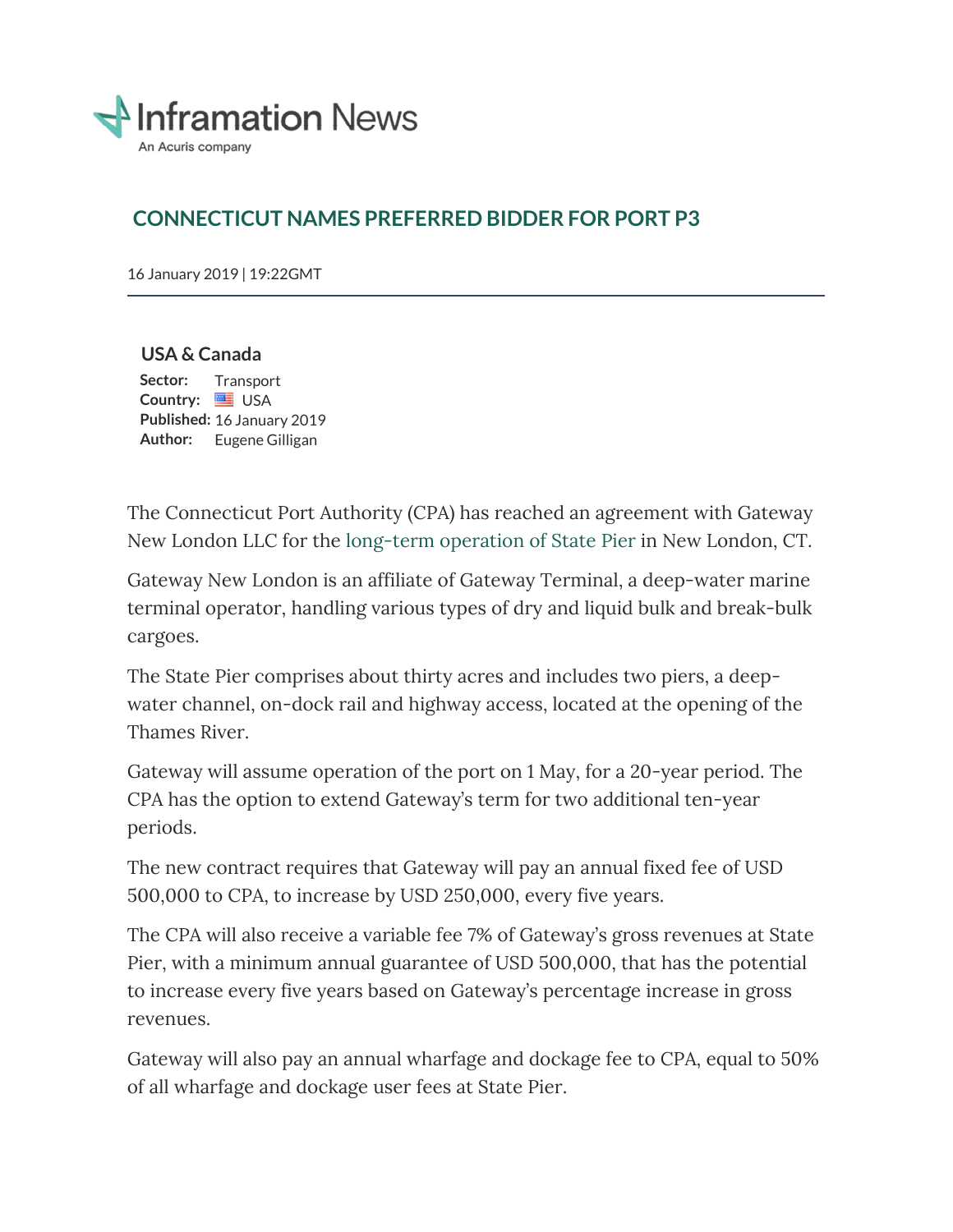As part of the agreement, Gateway will commit USD 30m in capital improvements at State Pier over the duration of the agreement.

The CPA issued a Request for Proposal (RFP) for the project in June, 2018, as Inframation reported. The concession agreement was executed on 7 January.

The CPA sees the agreement as a driver to "expand business at the port," according to Jeromy S. Cannon, counsel at Mayer Brown, the legal advisor to CPA on the transaction. The state also sees a greater opportunity to benefit financially from the new agreement, from both the annual and variable payments, he said.

While Gateway has committed to spending USD 30m in capital improvements at the port, the agreement does not specify the type of improvements to be made, giving Gateway the flexibility to decide how the money should be spent to increase profitability at the port, Cannon said.

The agreement "has the potential to produce enough revenue to finance a large portion of the CPA's statewide operations, allowing for an eventual reduction in reliance on state funds," according to a statement issued by the CPA.

In a 2018 maritime strategy paper, the CPA said the state's ports can benefit from growing environmental concerns about truck emissions, and growing traffic congestion along I-95.

The state's ports could also benefit from the planned expansion of multiple offshore wind projects located off the East Coast, according to the study. This "new industry could create a dramatic increase in demand for our State Pier and ports, as well as create thousands of jobs in Connecticut and the region," according to the study.

The CPA engaged Robinson + Cole as an advisor (legal) and Seabury Maritime PFRA (financial).

Morgan, Lewis & Bockius served as legal advisor to Gateway.